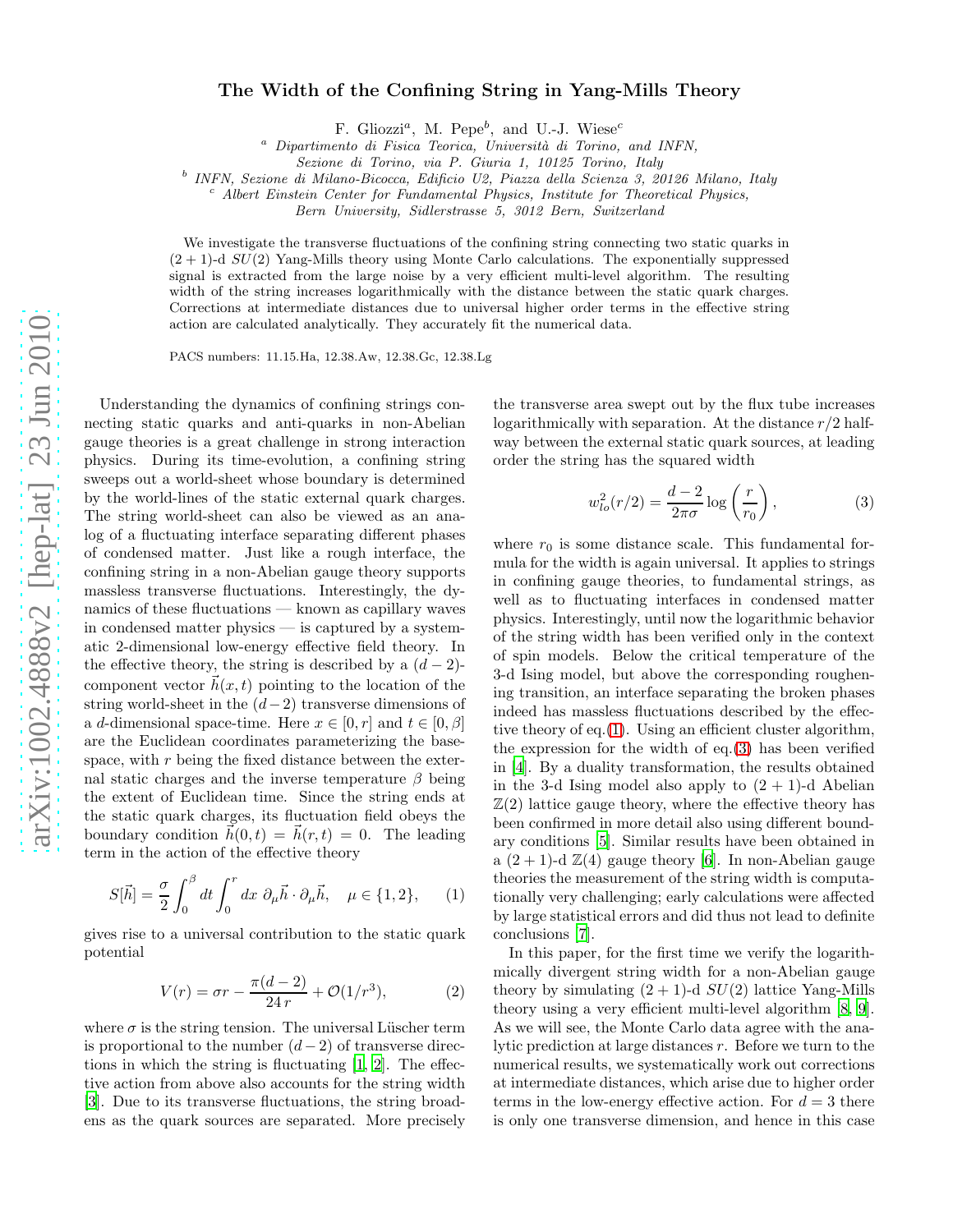$h(x, t) \in \mathbb{R}$  is a one-component scalar field. The leading and next-to-leading terms in the low-energy effective action describing the massless transverse fluctuations of the string are then given by

<span id="page-1-0"></span>
$$
S[h] = \frac{\sigma}{2} \int_0^\beta dt \int_0^r dx \, \left[ \partial_\mu h \, \partial_\mu h - \frac{1}{4} \left( \partial_\mu h \, \partial_\mu h \right)^2 \right]. \tag{4}
$$

Since the Dirichlet boundary conditions  $h(0, t)$  =  $h(r, t) = 0$  explicitly break translation invariance, one may have expected boundary terms to be present in the effective action as well [\[9\]](#page-3-8). Remarkably, due to openclosed string duality, such terms are absent and the prefactor of the first sub-leading term is uniquely determined [\[10\]](#page-3-9). A generalization of these arguments shows that for  $d = 3$  there is only one six-derivative term which coincides with the one of the Nambu-Goto action [\[11\]](#page-3-10).

The effective action of eq.[\(4\)](#page-1-0) describes string fluctuations in the continuum. Before one reaches the continuum limit, the confining string in a lattice Yang-Mills theory is also affected by lattice artifacts. First of all, at very strong coupling the world-sheet swept out by the lattice string is rigid, i.e. it follows the discrete lattice steps and does not even have massless excitations. Only at weaker coupling, after crossing the roughening transition, the string world-sheet supports massless excitations and thus becomes rough. Consequently, the effective theory is applicable only in the rough phase.

For a string world-sheet with periodic boundary conditions in Euclidean time, the squared width of the string is given by

$$
w^2(x) = \langle h(x, t)^2 \rangle,\tag{5}
$$

which is directly related to the two-point function  $\langle h(x,t) h(x',t') \rangle$ , with the two points  $(x,t)$  and  $(x',t')$ falling on top of each other. This limit leads to ultraviolet divergences which we regularize using the point-splitting procedure

$$
\langle h(x,t)^2 \rangle \longrightarrow \langle h(x,t) \, h(x'=x+\epsilon, t'=t+\epsilon') \rangle. \tag{6}
$$

At the end, one sets  $\epsilon \to 0, \epsilon' \to 0$  and the remaining ultraviolet divergent terms are absorbed in physical length scales. In the leading order Gaussian approximation of eq.[\(1\)](#page-0-0), the two-point function can be conveniently expressed in the form

$$
\langle h(x,t) h(x',t') \rangle = \frac{1}{\pi \sigma} \sum_{n=1}^{\infty} \sin n\xi_1 \sin n\xi_1' \frac{e^{-n\xi_2} + q^n e^{n\xi_2}}{n(1-q^n)},
$$
\n(7)

where  $\xi_1 = \pi x/r$ ,  $\xi'_1 = \pi x'/r$ ,  $\xi_2 = \pi (t - t')/r$  with  $0 \leq \xi_2 \leq \pi \beta/r$ . The parameter  $q = e^{2\pi i \tau}$  depends on the ratio  $\tau = i\beta/(2r)$ . One then obtains the squared width of the string as

$$
w_{lo}^2(r/2) = \frac{1}{2\pi\sigma} \log\left(\frac{r}{r_0}\right) + \frac{1}{\pi\sigma} \log\left(\frac{\eta(2\tau)}{\eta(\tau)^2}\right),\qquad(8)
$$

with  $r_0 = \pi |\epsilon + i\epsilon'|/2$  and the Dedekind function

$$
\eta(\tau) = q^{\frac{1}{24}} \prod_{n=1}^{\infty} (1 - q^n). \tag{9}
$$

In the numerical simulations we put  $r \ll \beta$ . Then there are only exponentially small corrections to the logarithmic broadening of the width of the string. On the other hand, for  $r \gg \beta$ , the inversion transformation property

$$
\eta(\tau) = \eta\left(-1/\tau\right)/\sqrt{-i\tau} \tag{10}
$$

implies that

$$
w_{lo}^2(r/2) = \frac{1}{2\pi\sigma} \log\left(\frac{\beta}{4r_0}\right) + \frac{r}{4\beta\sigma} + \mathcal{O}\left(e^{-2\pi r/\beta}\right). (11)
$$

This shows that, at finite temperature, the confining string broadens linearly with the distance between the external static quarks [\[12\]](#page-3-11).

The non-Gaussian correction due to the first subleading term in eq.[\(4\)](#page-1-0) results from the six-point function

$$
\frac{\sigma}{8} \left\langle h(\frac{r}{2}, 0) h(\frac{r}{2} + \epsilon, \epsilon') \left[ \int_0^r dx \int_0^\beta dt \ (\partial_\mu h \ \partial_\mu h)^2 \right] \right\rangle \tag{12}
$$

This amplitude has two kinds of ultraviolet divergent terms: one proportional to  $\log |\epsilon + i\epsilon'|$  and the other proportional to  $(\epsilon^2 - \epsilon'^2)/|\epsilon + i\epsilon'|^4$ . The former is absorbed in the scale of the logarithm and the latter is eliminated by putting  $\epsilon^2 = \epsilon'^2$ . Therefore the contribution to  $w^2$  of the next-to-leading term does not require the introduction of new low-energy parameters. Up to first order in the expansion parameter  $1/(\sigma r^2)$ , the complete expression turns out to be

<span id="page-1-1"></span>
$$
w^{2}(r/2) = \left(1 + \frac{4\pi f(\tau)}{\sigma r^{2}}\right) w_{lo}^{2}(r/2) - \frac{f(\tau) + g(\tau)}{\sigma^{2}r^{2}},
$$
  
\n
$$
f(\tau) = \frac{E_{2}(\tau) - 4E_{2}(2\tau)}{48},
$$
  
\n
$$
g(\tau) = i\pi \tau \left(\frac{E_{2}(\tau)}{12} - q\frac{d}{dq}\right) \left(f(\tau) + \frac{E_{2}(\tau)}{16}\right) + \frac{E_{2}(\tau)}{96},
$$
  
\n
$$
E_{2}(\tau) = 1 - 24 \sum_{n=1}^{\infty} \frac{n \, q^{n}}{1 - q^{n}}.
$$
\n(13)

Here  $E_2(\tau)$  is the first Eisenstein series. Just like the action, the operator  $h(x, t)$  also receives higher-order corrections. Remarkably, their effect vanishes in eq.[\(13\)](#page-1-1). The derivation of these results will be presented in [\[13](#page-3-12)].

Lattice gauge theory is a powerful tool that allows us to address the question of string dynamics from first principles. Since it is least problematical for numerical simulations, we consider  $(2 + 1)$ -d  $SU(2)$  Yang-Mills theory on a cubic lattice of size  $L \times L \times \beta$ , with the Euclidean time extent  $\beta$  determining the inverse temperature. We use the standard Wilson plaquette action

$$
S[U] = -\frac{2}{g^2} \sum_{x,\mu,\nu} \text{Tr}[U_{x,\mu} U_{x+\hat{\mu},\nu} U_{x+\hat{\nu},\mu}^\dagger U_{x,\nu}^\dagger],\qquad(14)
$$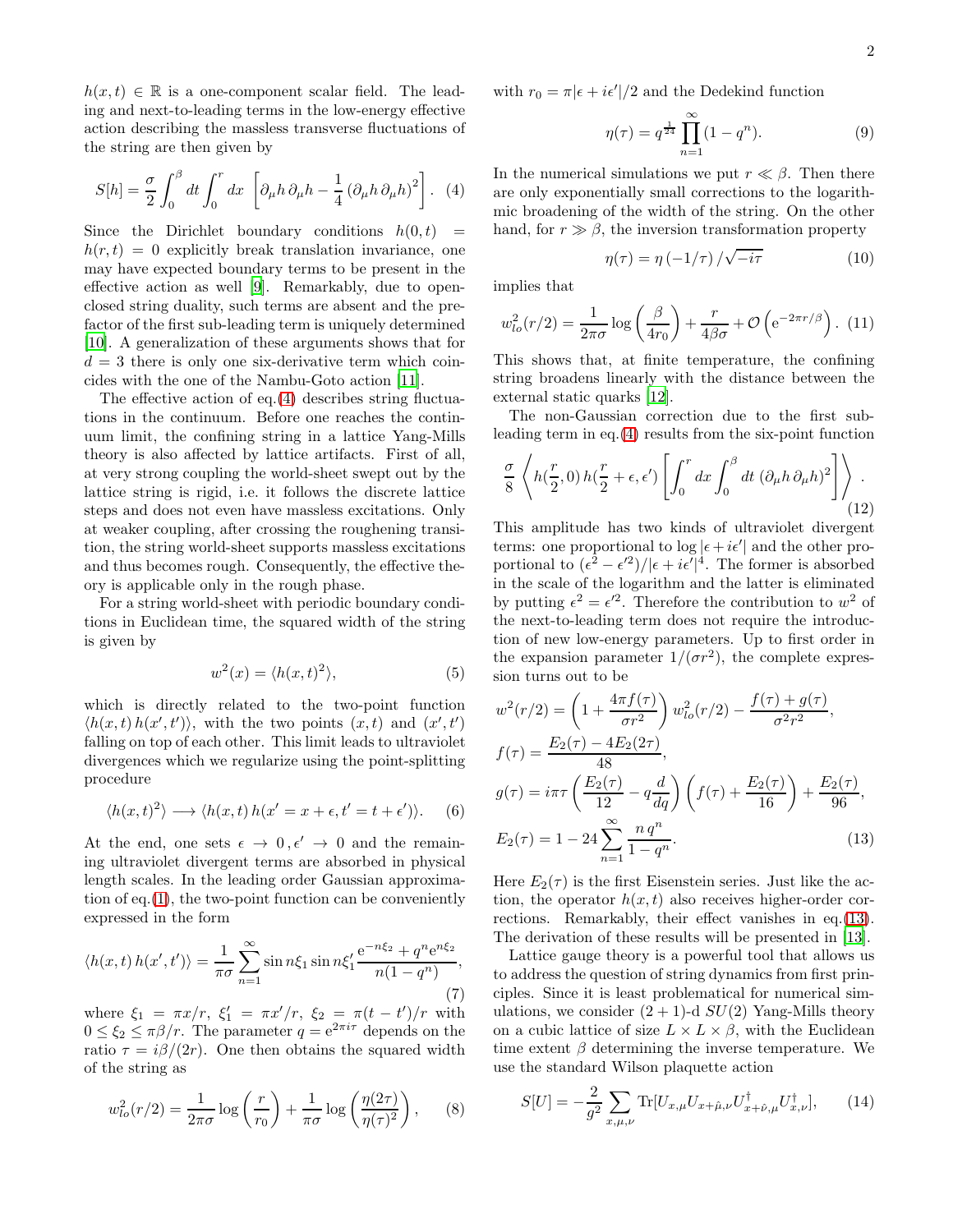for parallel transporter variables  $U_{x,\mu} \in SU(2)$  in the fundamental representation of the gauge group, located on the links  $(x, \mu)$ . Here g is the bare gauge coupling and  $\hat{\mu}$  is a unit-vector pointing in the  $\mu$ -direction. It should be noted that all physical quantities are measured in units of the lattice spacing which we put to 1. The partition function takes the form

$$
Z = \int \mathcal{D}U \, \, \mathrm{e}^{-S[U]} = \prod_{x,\mu} \int_{SU(2)} dU_{x,\mu} \, \mathrm{e}^{-S[U]},\qquad(15)
$$

where  $dU_{x,\mu}$  denotes the local gauge invariant Haar measure on the link  $(x, \mu)$ . An external static quark located at the site  $x$  is represented by a Polyakov loop

$$
\Phi_x = \frac{1}{2} \text{Tr} \left[ \prod_{t=1}^{\beta} U_{x+t\hat{2},2} \right],\tag{16}
$$

a parallel transporter wrapping around the periodic Euclidean time direction. We have chosen the 2-direction to represent Euclidean time. When two external quark charges are separated along the 1-direction, the worldsheet of the confining string extends in the space-time directions  $\mu = 1, 2$ , while the string fluctuates in the transverse 3-direction. The static quark potential  $V(r)$ results from the Polyakov loop correlation function

$$
\langle \Phi_0 \Phi_r \rangle = \frac{1}{Z} \int \mathcal{D}U \ \Phi_0 \Phi_r \ \mathrm{e}^{-S[U]} \sim \mathrm{e}^{-\beta V(r)},\tag{17}
$$

in the zero-temperature limit  $\beta \to \infty$ .

In order to ensure a good projection on the ground state of the string and in order to cover a wide range of spatial distances satisfying  $r < \beta$ , we have simulated at inverse temperatures as large as  $\beta = 48$  in lattice units. The spatial lattice size was  $L = 54$  and the bare gauge coupling was chosen as  $4/g^2 = 9.0$  which puts the deconfinement phase transition at  $\beta_c \approx 6$ . The numerical simulations have been performed using the Lüscher-Weisz technique [\[8,](#page-3-7) [9\]](#page-3-8) with 2 levels. We measure the static potential using the Polyakov loop two-point function and we obtain  $\sigma = 0.025897(15)$  for the string tension: this result is compatible with the value reported in [\[14\]](#page-3-13).

The width of the fluctuating string is obtained from the connected correlation function

<span id="page-2-2"></span>
$$
C(x_3) = \frac{\langle \Phi_0 \Phi_r P_x \rangle}{\langle \Phi_0 \Phi_r \rangle} - \langle P_x \rangle, \tag{18}
$$

of a pair of Polyakov loops with a single plaquette

$$
P_x = \frac{1}{2} \text{Tr}[U_{x,1} U_{x+\hat{1},2} U_{x+\hat{2},1}^\dagger U_{x,2}^\dagger],\tag{19}
$$

in the 1-2 plane, which measures the color-electric field along the 1-direction of the string as a function of the transverse displacement  $x_3$ . The plaquette is located at the site  $x = (r/2, 0, x_3)$  and thus measures the transverse fluctuations of the color flux tube at the maximal



FIG. 1: The ratio  $\langle \Phi_0 \Phi_r P_x \rangle / \langle \Phi_0 \Phi_r \rangle$  as a function of the transverse displacement  $x_3$  at fixed distance  $r = 19$  between the external static quarks. The solid line is a fit of the numerical data using eq.[\(20\)](#page-2-0).

<span id="page-2-1"></span>0 2 4 6 8 10 12 14 16 18

distance  $r/2$  from the external quark charges. The correlation function at distance  $r = 19$  is illustrated in figure [1.](#page-2-1) The data show the expected bell-shape of a Gaussian distribution, but their high numerical accuracy also reveals small deviations. We fit the data using the ansatz

<span id="page-2-0"></span>
$$
\frac{\langle \Phi_0 \Phi_r P_x \rangle}{\langle \Phi_0 \Phi_r \rangle} = A \exp(-x_3^2/T) \frac{1+B \exp(-x_3^2/T)}{1+D \exp(-x_3^2/T)} + K,
$$
\n(20)

where  $A, B, D, T$ , and  $K$  are fit parameters. This function always provides an excellent fit of the data. The squared width of the string is then obtained as the second moment of the correlation function

$$
w^{2}(r/2) = \frac{\int dx_{3} x_{3}^{2} C(x_{3})}{\int dx_{3} C(x_{3})}.
$$
 (21)

In order to check the dependence of the measured string width on the ansatz of eq.[\(20\)](#page-2-0), we have also considered other fit functions. As long as the ansatz provided a very good fit of the numerical data, we have not observed a significant effect on the measured string width. Hence, systematic uncertainties due to the fitting ansatz were negligible compared to the statistical errors. In figure [2](#page-3-14) we illustrate the dependence of the squared string width  $w^2(r/2)$  on the distance r between the external static quarks. At distances larger than  $r \approx 18$ , the Monte Carlo data are well represented by the effective field theory prediction of eq.[\(13\)](#page-1-1). In particular, the predicted prefactor  $1/(2\pi\sigma)$  of the logarithmic term  $\log(r/r_0)$  is confirmed by the numerical data. It should be noted that the string tension has already been determined by the fit to the static quark potential. The only free parameter in the fit of the Monte Carlo data for the width is the scale  $r_0$ : we obtain  $r_0 = 2.26(2)$  such that  $r_0\sqrt{\sigma} = 0.364(3)$ .

It should be noted that the effective theory prediction